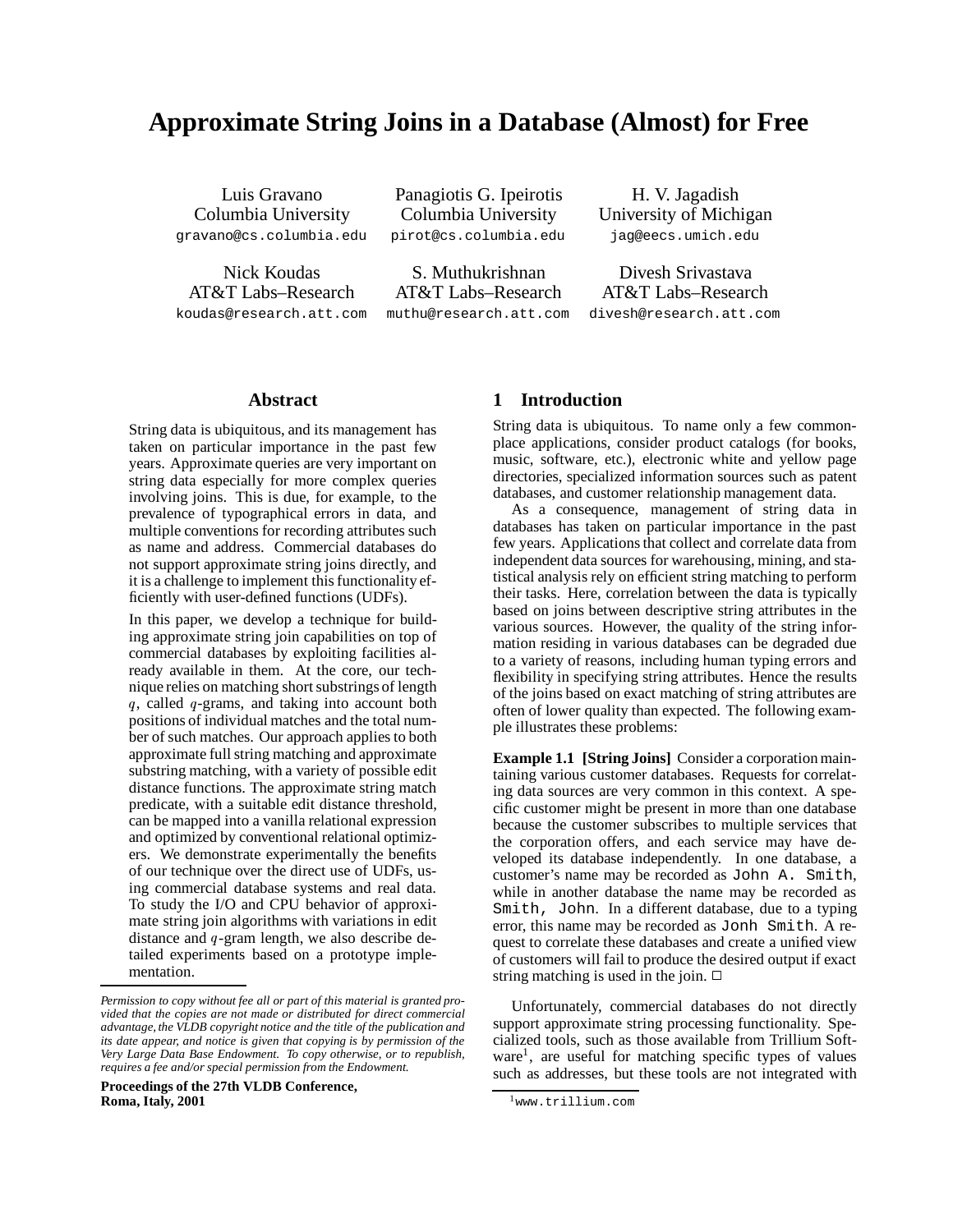databases. To use such tools for information stored in databases, one would either have to process data outside the database, or be able to use them as user-defined functions (UDFs) in an object-relational database. The former approach is undesirable in general. The latter approach is quite inefficient, especially for joins, because relational engines evaluate joins involving UDFs whose arguments include attributes belonging to multiple tables by essentially computing the cross-products and applying the UDFs in a post-processing fashion.

To address such difficulties, we need techniques for efficiently identifying all pairs of *approximately* matching strings in a database of strings. Whenever one deals with matching in an approximate fashion, one has to specify the approximation metric. Several proposals exist for strings to capture the notion of "approximate equality." Among those, the notion of *edit distance* between two strings is very popular. According to this notion, deletion, insertion, and substitution of a character are considered as unit cost operations and the edit distance between two strings is defined as the lowest cost sequence of operations that can transform one string to the other.

Although there is a fair amount of work on the problem of approximately matching strings (see Section 6), we are not aware of work related to approximately matching *all* string pairs based on edit distance (or variants of it), as is needed in approximate string *joins*. Moreover, we are not aware of any work related to this problem in the context of a relational DBMS.

In this paper, we present a technique for computing approximate string joins efficiently. At the core, our technique relies on matching short substrings of length  $q$  of the database strings (also known as q-grams). We show how a relational schema can be augmented to directly represent -grams of database strings in auxiliary tables within the database in a way that will enable use of traditional relational techniques and access methods for the calculation of approximate string joins. By taking into account the total number of such matches and the positions of individual  $q$ -gram matches we guarantee no false dismissals under the edit distance metric, as well as variations of it, and the identification of a set of candidate pairs with a few false positives that can be later verified for correctness.

Instead of trying to invent completely new join algorithms from scratch (which would be unlikely to be incorporated into existing commercial DBMSs), we opted for a design that would require minimal changes to existing database systems. We show how the approximate string match predicate, with a suitable edit distance threshold, can be mapped into a vanilla SQL expression and optimized by conventional optimizers. The immediate practical benefit of our technique is that approximate string processing can be widely and effectively deployed in commercial relational databases without extensive changes to the underlying database system. Furthermore, by not requiring any changes in the DBMS internals, we can re-use existing facilities, like the query optimizer, join ordering algorithms and selectivity estimation.

The rest of the paper is organized as follows: In Section 2 we give the notation and the definitions that we will use. Then, in Section 3 we introduce formally the problem of approximate string joins and we present our proposal. In Section 4 we present the results of an experimental study comparing the proposed approach to other applicable methods, demonstrating performance benefits and presenting performance trends for several parameters of interest. Finally, in Section 5 we describe how we can adapt our techniques to address further problems of interest. In particular we show how to incorporate an alternate string distance function, namely the *block* edit distance (where edit operations on contiguous substrings are inexpensive), and we address the problem of approximate *substring* joins.

# **2 Preliminaries**

### **2.1 Notation**

We use  $R$ , possibly with subscripts, to denote tables,  $A$ , possibly with subscripts, to denote attributes, and  $t$ , possibly with subscripts, to denote records in tables. We use the notation  $R.A_i$  to refer to attribute  $A_i$  of table R, and  $R.A_i(t_i)$  to refer to the value in attribute  $R.A_i$  of record  $t_j$ .

Let  $\Sigma$  be a finite alphabet of size  $\Sigma$ . We use lowercase Greek symbols, such as  $\sigma$ , possibly with subscripts, to denote strings in  $\Sigma^*$ . Let  $\sigma \in \Sigma^*$  be a string of length n. We use  $\sigma[i \dots j]$ ,  $1 \le i \le j \le n$ , to denote a substring of  $\sigma$  of length  $j - i + 1$  starting at position *i*.

**Definition 2.1 [Edit Distance]** The *edit distance* between two strings is the minimum number of edit operations (i.e., *insertions*, *deletions*, and *substitutions*) of single characters needed to transform the first string into the second.  $\Box$ 

# **2.2** (**-grams: A Foundation for Approximate String Processing**

Below, we briefly review the notion of positional  $q$ -grams from the literature, and we give the intuition behind their use for approximate string matching [16, 15, 13].

Given a string  $\sigma$ , its *positional* q-grams are obtained by "sliding" a window of length q over the characters of  $\sigma$ . Since  $q$ -grams at the beginning and the end of the string can have fewer than q characters from  $\sigma$ , we introduce new characters "#" and " $\hat{\varsigma}$ " *not* in  $\Sigma$ , and conceptually extend the string  $\sigma$  by prefixing it with  $q-1$  occurrences of "#" and suffixing it with  $q-1$  occurrences of "\$". Thus, each  $q$ -gram contains exactly  $q$  characters, though some of these may not be from the alphabet  $\Sigma$ .

**Definition 2.2 [Positional -gram]** A *positional -gram* of a string  $\sigma$  is a pair  $(i, \sigma[i \dots i+q-1])$ , where  $\sigma[i \dots i+q$  $q-1$  is the q-gram of  $\sigma$  that starts at position *i*, counting on the extended string. The set  $G_{\sigma}$  of all positional q-grams of a string  $\sigma$  is the set of all the  $|\sigma| + q - 1$  pairs constructed from all q-grams of  $\sigma$ .  $\Box$ 

The intuition behind the use of  $q$ -grams as a foundation for approximate string processing is that when two strings  $\sigma_1$  and  $\sigma_2$  are within a small edit distance of each other, they share a large number of  $q$ -grams in common [15, 13]. The following example illustrates this observation.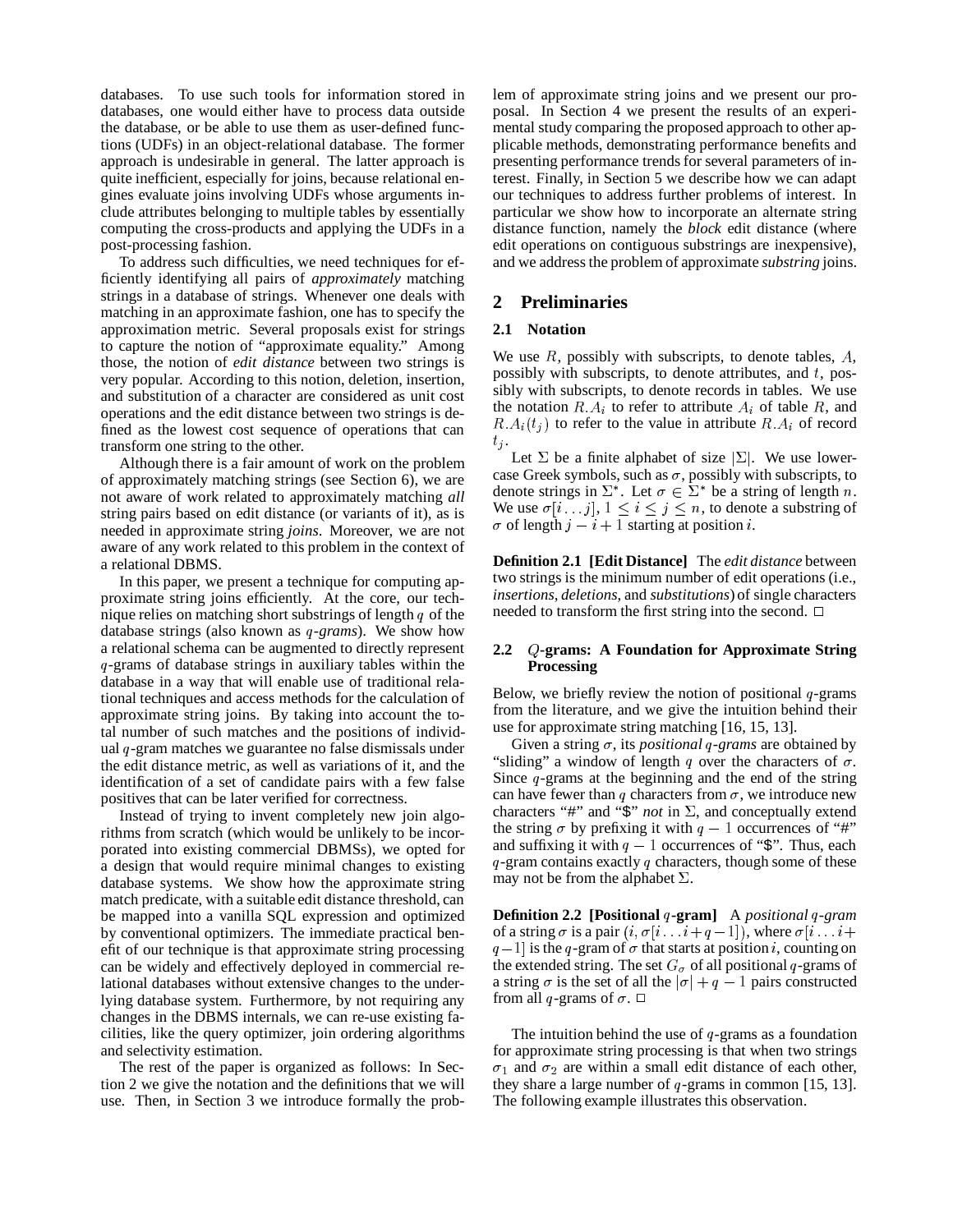**Example 2.1 [Positional -gram**] The positional q - 3.1 grams of length  $q=3$  for string john\_smith are (1,##j), (2,#jo), (3,joh), (4,ohn), (5,hn ), (6,n s), (7, sm), (8,smi), (9,mit), (10,ith), (11, th\$), (12, h\$\$). Similarly, the positional  $q - \frac{dG}{dT}$ grams of length  $q=3$  for string john a smith, which is at an edit distance of two from john smith, are (1,##j), (2,#jo), (3,joh), (4,ohn), (5,hn ), (6,n\_a), (7,\_a\_), (8,a\_s), (9,\_sm), (10,smi), (11,mit), (12,ith), (13,th\$), (14,h\$\$) . If we ignore the position information, the two  $q$ -gram sets have 11  $q$ -grams in common. Interestingly, only the first five positional  $q$ -grams of the first string are also positional  $q$ -grams of the second string. However, an additional six positional  $q$ -grams in the two strings differ in their position by just two positions. This illustrates that, in general, the use of positional  $q$ -grams for approximate string processing will involve comparing positions of "matching"  $q$ - filt grams within a certain "band."  $\Box$ 

In the next section we describe how we exploit the concept of  $q$ -grams to devise effective algorithms for approximate string *joins* (as opposed to the individual approximate string matches described above).

# **3 Approximate String Joins**

In the context of a relational database, we wish to study techniques and algorithms enabling efficient calculation of approximate string joins. More formally, we wish to address the following problem:

**Problem 1 (Approximate String Joins)** *Given tables* and  $R_2$  with string attributes  $R_1$   $A_i$  and  $R_2$   $A_j$ , and an  $integer k$ , *retrieve* all pairs of records  $(t, t') \in R_1 \times R_2$  sitic such that edit distance( $R_1$ ,  $A_i(t)$ ,  $R_2$ ,  $A_j(t')$ )  $\leq k$ .

Our techniques for approximate string processing in databases share a principle common in multimedia and spatial algorithms. First, a set of candidate answers is obtained using a cheap, approximate algorithm that guarantees *no false dismissals*. We achieve this by performing a join on the  $q$ -grams along with some additional filters that are guaranteed not to eliminate any real approximate match. Then, as a second step, we use an expensive, in-memory algorithm to check the edit distance between each candidate string pair and we eliminate all *false positives*.

In the rest of this section we describe in detail the algorithms used, and how they can be mapped into vanilla SQL expressions. More specifically, the rest of the section is organized as follows. In Section 3.1 we describe the naive solution, which involves the direct application of user-defined functions (UDFs) to address the problem. In Section 3.2 we describe how to augment a database with q-gram information that is needed to run the approximate string joins. Finally, in Section 3.3 we describe a set of filters that we use to ensure a small set of candidates and we describe how to map these filters into SQL queries that can be subsequently optimized by regular query optimizers.

### **3.1 Exploiting User-Defined Functions**

Our problem can be expressed easily in any objectrelational database system that supports UDFs, such as Oracle or DB2. One could register with the database a ternary UDF edit distance(s1, s2, k) that returns true if its two string arguments  $s1, s2$  are within edit distance of the integer argument  $k$ . Then, the approximate string join problem for edit distance  $k$  could be represented in SQL as:

| O1:    |                                       |
|--------|---------------------------------------|
| SELECT | $R_1.A_i, R_2.A_i$                    |
| FROM   | $R_1, R_2$                            |
| WHERE  | edit distance $(R_1.A_i, R_2.A_i, k)$ |

To evaluate this query, relational engines would essentially have to compute the cross-product of tables  $R_1$  and  $R_2$ , and apply the UDF comparison as a post-processing filter. However, the cross-products of large tables are huge and the UDF invocation, which is an expensive predicate, on every record in the cross-product makes the cost of the join operation prohibitive. For these reasons, we seek a better solution and we describe our approach next.

#### **3.2 Augmenting a Database with Positional -Grams**

To enable approximate string processing in a database system through the use of  $q$ -grams, we need a principled mechanism for augmenting the database with positional  $q$ -grams corresponding to the original database strings.

ble  $RA_iQ(A_0, Pos, Qgram)$  with three attributes. For a  $1 \times R_2$  sitional q-grams are represented as separate records in the Let R be a table with schema  $(A_0, A_1, \ldots, A_m)$ , such that  $A_0$  is the key attribute that uniquely identifies records in R, and some attributes  $A_i$ ,  $i > 0$ , are string-valued. For each string attribute  $A_i$  that we wish to consider for approximate string processing, we create an auxiliary tastring  $\sigma$  in attribute  $A_i$  of a record of R, its  $|\sigma| + q - 1$  potable  $RA_iQ$ , where  $RA_iQ.P$  os identifies the position of the q-gram contained in  $RA_iQ.Qgram$ . These  $|\sigma| + q - 1$ records all share the same value for the attribute  $RA_iQ.A_0$ , which serves as the foreign key attribute to table  $R$ .

Since the auxiliary q-gram tables are used *only* during the approximate join operation, they can be created on-thefly, when the database wants to execute such an operation, and deleted upon completion. In the experimental evaluation (Section 4) we will show that the time overhead is negligible compared to the cost of the actual join. The space overhead for the auxiliary q-gram table for a string field  $A_i$ of a relation  $R$  with  $n$  records is:

$$
S(RA_iQ) = n(q-1)(q+C) + (q+C)\sum_{j=1}^{n} |R.A_i(t_j)|
$$

where  $C$  is the size of the additional fields in the auxiliary q-gram table (i.e., id and  $pos$ ). Since  $n(q - 1) \leq$  $\sum_{i=1}^{n} |R.A_i(t_i)|$ , for any reasonable value of q, it follows that  $S(RA_i Q) \leq 2(q + C) \sum_{i=1}^n |R.A_i(t_i)|$ . Thus, the size of the auxiliary table is bounded by some linear function of  $q$  times the size of the corresponding column in the original table.

After creating an augmented database with the auxiliary tables for each of the string attributes of interest, we can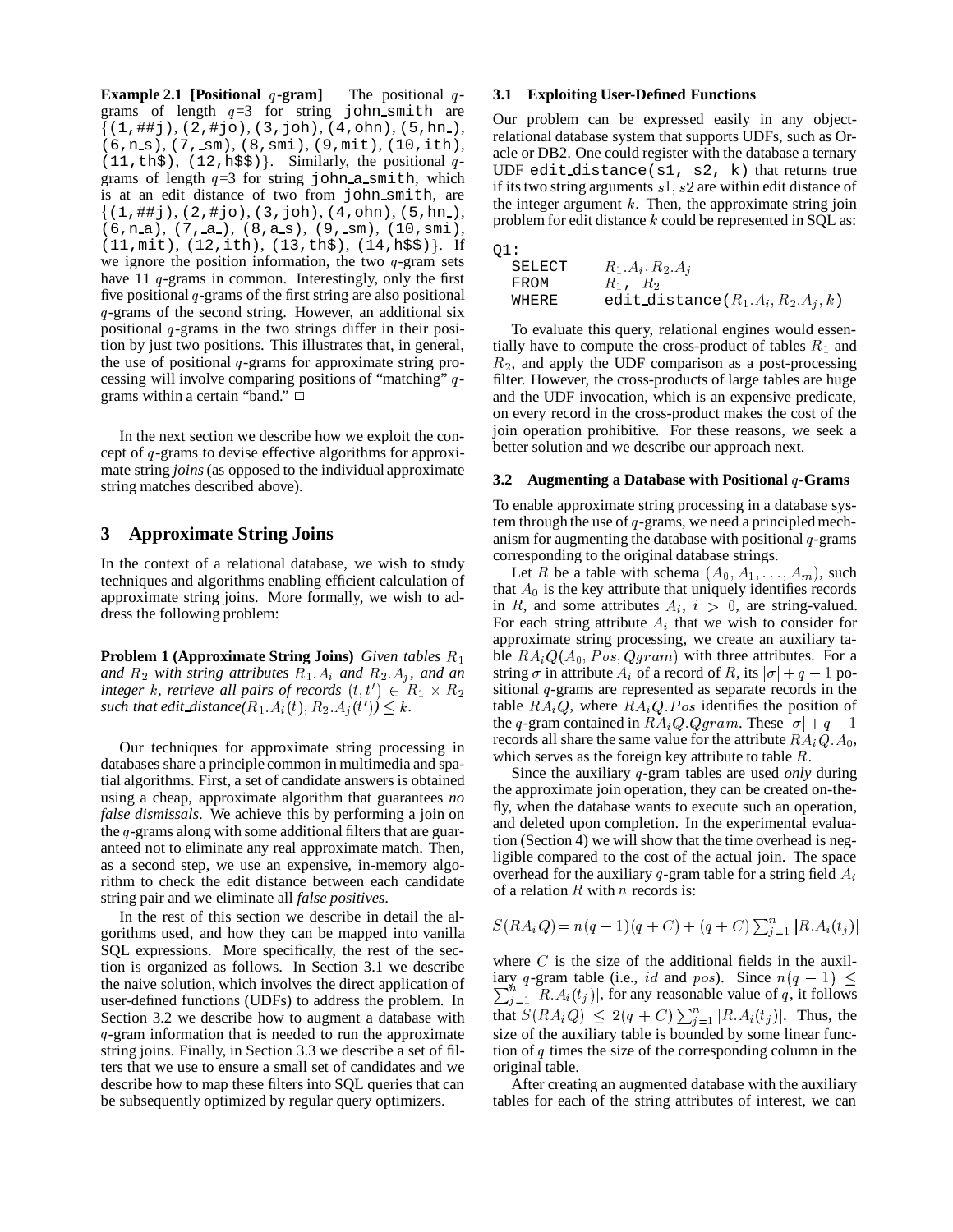efficiently calculate approximate string joins using simple SQL queries. We describe the methods next.

### **3.3 Filtering Results Using -gram Properties**

In this section, we present our basic techniques for processing approximate string joins based on the edit distance metric. The key objective here is to efficiently identify candidate answers to our problems by taking advantage of the -grams in the auxiliary database tables and using features already available in database systems such as traditional access and join methods.

For reasons of correctness and efficiency, we require *no false dismissals* and *few false positives* respectively. To achieve these objectives our technique takes advantage of three key properties of  $q$ -grams, and uses the three filtering techniques described below.

### **Count Filtering:**

The basic idea of COUNT FILTERING is to take advantage of the information conveyed by the sets  $G_{\sigma_1}$  and  $G_{\sigma_2}$  of  $q$ -grams of the strings  $\sigma_1$  and  $\sigma_2$ , *ignoring positional information*, in determining whether  $\sigma_1$  and  $\sigma_2$  are within edit distance  $k$ . The intuition here is that strings that are within a small edit distance of each other share a large number of -grams in common.

This intuition has appeared in the literature earlier [14], and can be formalized as follows. Consider a string  $\sigma_1$ , and let  $\sigma_2$  be obtained by a substitution of a single character in  $\sigma_1$ . Then, the sets of q-grams  $G_{\sigma_1}$  and  $G_{\sigma_2}$  differ by at most q (the length of the q-gram). This is because q-grams that do not overlap with the substituted character must be common to the two sets, and there are only  $q \, q$ -grams that can overlap with the substituted character. A similar observation holds true for single character insertions and deletions. In other words, in these cases,  $\sigma_1$  and  $\sigma_2$  must have at least  $(\max(|\sigma_1|,|\sigma_2|)+q-1)-q = \max(|\sigma_1|,|\sigma_2|)-1$  q-grams in common. When the edit distance between  $\sigma_1$  and  $\sigma_2$  is  $k$ , the following lower bound on the number of matching -grams holds.

**Proposition 3.1** *Consider strings*  $\sigma_1$  *and*  $\sigma_2$ *, of lengths*  $|\sigma_1|$  and  $|\sigma_2|$ , respectively. If  $\sigma_1$  and  $\sigma_2$  are within an edit *distance of k, then the cardinality of*  $G_{\sigma_1} \cap G_{\sigma_2}$ , *ignoring positional information, must be at least*  $\max(|\sigma_1|, |\sigma_2|)$  –  $\max(|\sigma_1|, |\sigma_2|)$  $1 - (k-1) * q$ .  $\Box$ 

# **Position Filtering:**

While COUNT FILTERING is effective in improving the efficiency of approximate string processing, it does not take advantage of  $q$ -gram position information.

In general, the interaction between  $q$ -gram match positions and the edit distance threshold is quite complex. Any given  $q$ -gram in one string may not occur at all in the other string, and positions of successive  $q$ -grams may be off due to insertions and deletions. Furthermore, as always, we must keep in mind the possibility of a  $q$ -gram in one string occurring at multiple positions in the other string.

We define a positional q-gram  $(i, \tau_1)$  in one string  $\sigma_1$  to trib *correspond* to a positional q-gram  $(j, \tau_2)$  in another string

SELECT 
$$
R_1.A_0
$$
,  $R_2.A_0$ ,  $R_1.A_i$ ,  $R_2.A_j$   
\nFROM  $R_1$ ,  $R_1 A_i Q$ ,  $R_2$ ,  $R_2 A_j Q$   
\nWHERE  $R_1.A_0 = R_1 A_i Q.A_0$  AND  
\n $R_2.A_0 = R_2 A_j Q.A_0$  AND  
\n $R_1 A_i Q.Qgram = R_2 A_j Q.Qgram$  AND  
\n $|R_1 A_i Q.Pos - R_2 A_j Q.Pos| \le k$  AND  
\n $|strlen(R_1.A_i) - strlen(R_2.A_j)| \le k$   
\nGROUP BY  $R_1.A_0, R_2.A_0, R_1.A_i, R_2.A_j$   
\nHAVING  $COUT(*) \ge strlen(R_1.A_i) - 1 - (k - 1) * q$  AND  
\nCOUNT(\*)  $\ge strlen(R_2.A_j) - 1 - (k - 1) * q$  AND  
\nedit distance  $(R_1.A_i, R_2.A_j, k)$ 

Figure 1: Query Q2: Expressing COUNT FILTERING, PO-SITION FILTERING, and LENGTH FILTERING as an SQL expression.

 $\sigma_2$  if  $\tau_1 = \tau_2$  and  $(i, \tau_1)$ , after the sequence of edit operations that convert  $\sigma_1$  to  $\sigma_2$ , "becomes" q-gram  $(j, \tau_2)$  in the edited string.

**Example 3.1** [Corresponding  $q$ -grams] Consider the strings  $\sigma_1$  = abaxabaaba and  $\sigma_2$  = abaabaaba. The edit distance between these strings is  $1$  (delete  $x$  to transform the first string to the second). Then  $(7, aba)$  in  $\sigma_1$ corresponds to  $(6, aba)$  in  $\sigma_2$  but not to  $(9, aba)$ .  $\Box$ 

Notwithstanding the complexity of matching positional -grams in the presence of edit errors in strings, a useful filter can be devised based on the following observation [13].

**Proposition 3.2** If strings  $\sigma_1$  and  $\sigma_2$  are within an edit dis*tance* of *k*, then a positional q-gram in one cannot corre*spond to a positional -gram in the other that differs from it* by more than k positions.  $\Box$ 

# **Length Filtering:**

We finally observe that string length provides useful information to quickly prune strings that are not within the desired edit distance.

**Proposition 3.3** If two strings  $\sigma_1$  and  $\sigma_2$  are within edit  $d$ istance  $k$ , their lengths cannot differ by more than  $k$ .  $\Box$ 

# **SQL Expression and Evaluation:**

What is particularly interesting is that COUNT FILTER-ING, POSITION FILTERING, and LENGTH FILTERING can be naturally expressed as an SQL expression on the augmented database described in Section 3.2, and efficiently implemented by a commercial relational query engine. The SQL expression Q2, shown in Figure 1, modifies query Q1 in Section 3.1 to return the desired answers.

Consequently, if a relational engine receives a request for an approximate string join, it can directly map it to a conventional SQL expression and optimize it as usual. (Of course,  $k$  and  $q$  are constants that need to be instantiated before the query is evaluated.)

Essentially, the above SQL query expression joins the auxiliary tables corresponding to the string-valued attributes  $R_1$ .  $A_i$  and  $R_2$ .  $A_j$  on their *Qgram* attributes, along with the foreign-key/primary-key joins with the original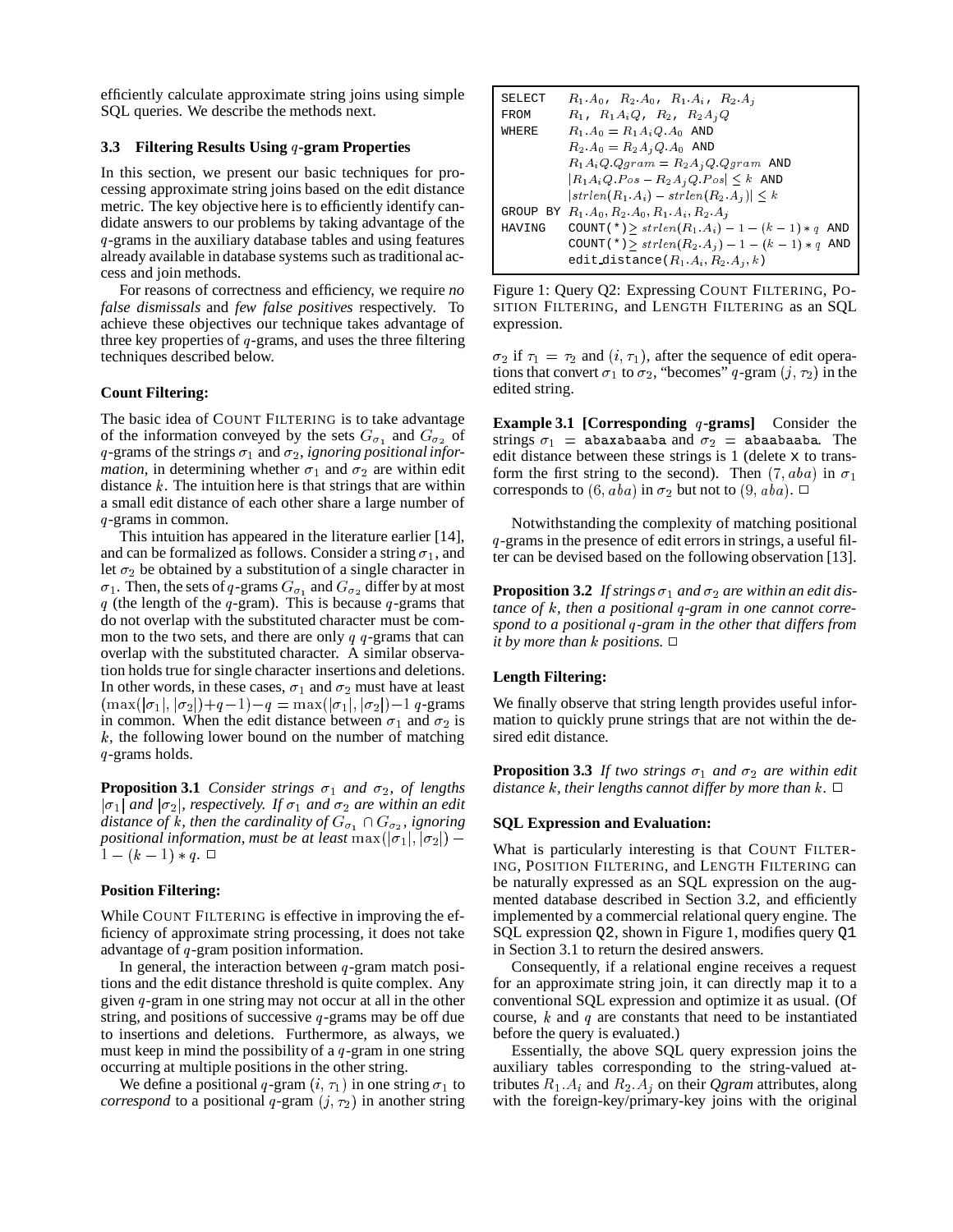database tables  $R_1$  and  $R_2$  to retrieve the string pairs that need to be returned to the user.

The POSITION FILTERING is implemented as a condition to the WHERE clause of the SQL expression above. The WHERE clause will prune out any pair of strings in  $R_1 \times R_2$  customer in that share many  $q$ -grams in common but that are such that the positions of the identical  $q$ -grams differ substantially. Hence, such pairs of strings will be eliminated from consideration before the COUNT $(*)$  conditions in the HAVING clause are tested. Furthermore, this filter reduces the size of the *-gram join*, hence it makes the computation of the query faster, since fewer pairs of  $q$ -grams have to be examined by the GROUP BY and the HAVING clause. The simplicity of this check when coupled with the ability of relational engines to use techniques like band-join processing [6] makes this a worthwhile filter.

The LENGTH FILTERING is implemented as an additional condition to the WHERE clause of the SQL expression above, which compares the lengths of the two strings. Again, like the POSITION FILTERING technique, this filter reduces the size of the *q*-gram *join*, and subsequently the size of the candidate set.

Finally the COUNT FILTERING is implemented mainly by the conditions in the HAVING clause. The string pairs that share only a few  $q$ -grams (and not significantly many) will be eliminated by the COUNT $(*)$  conditions in the HAVING clause. Any string pairs in  $R_1 \times R_2$  that do not share any  $q$ -grams are eliminated by the conditions in the WHERE clause.

However, even after the filtering steps the candidate set may still have false positives. Hence, the expensive UDF invocation edit distance  $(R_1, A_i, R_2, A_j, k)$ still needs to be performed, but hopefully on just a small fraction of all possible string pairs.

We have included all the three filtering mechanisms in Q2. Of course any one of these filtering mechanisms may be left out of query Q2, and resulting queries will still perform our task albeit perhaps less efficiently. In Section 4, we quantify the benefits of each of the filtering mechanisms individually.

In Section 4, we quantify this performance difference using commercial database systems and real data sets. By examining the query evaluation plans generated by commercial database systems, under varying availability of access methods, we observed that relational engines make good use of traditional access methods and join methods in efficiently evaluating the above SQL expression.

# **4 Experimental Evaluation**

In this section we present the results of an experimental comparison analyzing various trends in the approximate string processing operations. We start in Section 4.1 by describing the data sets that we used in our experiments. Then, in Section 4.2 we discuss the baseline experiments that we conducted using a commercial DBMS to compare our approach for approximate string joins against an implementation that uses SQL extensions in a straightforward way. Finally, in Section 4.3 we report additional experimental results for our technique using a prototype relational system we developed.

### **4.1 Data Sets**

 $\frac{3}{1}$  data sets *set1*, *set2*, and *set3* for our experiments with dif-All data sets used in our experiments are real, with string attributes extracted by sampling from the AT&T WorldNet customer relation database. We have used three different ferent distributional characteristics.

*Set1* consists of the first and last names of people. *Set1* has approximately 40K tuples, each with an average length of 14 characters. The distribution of the string lengths in *set1* is depicted in Figure 2(a): the lengths are mostly around the mean value, with small deviation. *Set2* was constructed by concatenating three string attributes from the customer database. *Set2* has approximately 30K tuples, each with an average length of 38 characters. The distribution of the string lengths in *set2* is depicted in Figure 2(b): the lengths follow a close-to-Gaussian distribution, with an additional peak around 65 characters. Finally, *set3* was constructed by concatenating two string attributes from the customer database. *Set3* has approximately 30K tuples, each with an average length of 33 characters. The distribution of the string lengths in *set3* is depicted in Figure  $2(c)$ : the length distribution is almost uniform up to a maximum string length of 67 characters.

#### **4.2 DBMS Implementation**

is a baseline comparison to establish the benefits of our ap-The first experiment we performed was to compare our approach with a straightforward SQL formulation of the problem with a function to compute the edit distance of two strings as a UDF, and performing a join query by essentially using the UDF invocation as the join predicate. This proach. We implemented the function to assess the edit distance of two strings as a  $UDF<sup>2</sup>$  and we registered it in a commercial DBMS (Oracle 8i) running on a SUN 20 Enterprise Server.

We started by issuing the Q1 query (see Section 3.1) to the DBMS, to evaluate a self-join on *set1*. As expected, the DBMS chose a nested loop join algorithm to evaluate the join. We tried to measure the execution times over this data set, but unfortunately the estimated time to finish the processing was extremely high (more than 3 days). Therefore, to compare our approach with the direct use of UDFs we decided to compare the methods for a random subset of *set1* consisting of 1,000 strings. Hence, we issued the Q1 self-join query to determine string pairs in the small data set within edit distance of  $k$ . Moreover, to assess the utility of the proposed filters when applied as UDF functions, we registered an additional UDF that first applies the filtering techniques we proposed on *pairs of strings* supplied in the input, and if the string pair passes the filter, then determines if the strings are within distance  $k$ . Each of these queries took about 30 minutes to complete for this small data set. Applying filtering and edit distance computation *within* the UDF requires slightly longer time compared to  $Q1$ . Finally, we issued query Q2, which implements our technique (Section 3.3). The execution times in this case are in the order of one minute. The execution time increases as edit distance

<sup>&</sup>lt;sup>2</sup>We implemented the  $O(nk)$  decision algorithm to decide whether two strings match or not within edit distance  $k$ .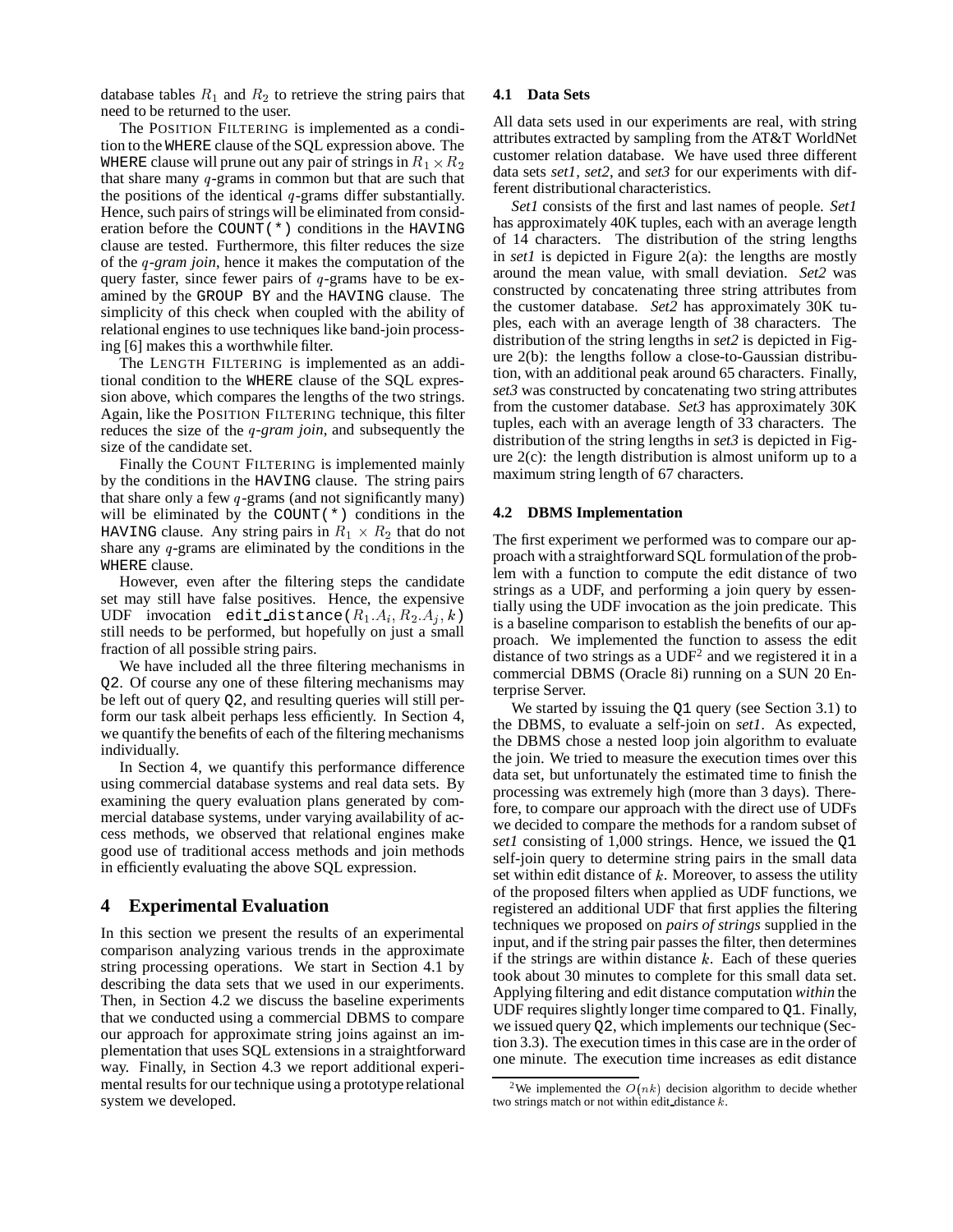

Figure 2: Distribution of String Lengths for the (a) *set1*, (b) *set2*, and (c) *set3* Data Sets.



Figure 3: Executing Queries Q1 and Q2 over the Sample Database.

increases, since more strings are expected to be within the specified edit distance, and we have to verify more string pairs. The results are reported in Figure 3. It is evident that using our relational technique offers very large performance benefits, being more than 20 times faster than the straightforward UDF implementation.

Using query Q2, we also experimented with various physical database organizations for the commercial DBMS and observed the plans generated. When there were no indexes available on the  $q$ -gram tables, the joins are executed using hash-join algorithms and the group-by clause is executed using hashing. When there is an index on one or on both  $q$ -gram tables joins use sort-merge-join algorithms and the group-by clause is executed using hashing.

# **4.3 Performance of Approximate String Processing Algorithms**

Based on the intuition obtained using the commercial DBMS, we developed a home-grown relational system prototype to conduct further experiments in a more controlled and flexible fashion, disassociating ourselves and our observations from component interactions between DBMS modules.

We emphasize that our objective is to observe performance trends under the parameters that are associated with our problem (i.e., q-gram size, number of errors allowed). These experiments are not meant to evaluate the relative performance of the join algorithms. Choosing which algorithm to use in each case is the task of the query optimizer and modern optimizers are effective for this task.

We conducted experiments using our prototype and the data sets of Section 4.1. In our prototype, LENGTH FIL-TERING and POSITION FILTERING are applied before creating the join on the  $q$ -gram relations. Then, COUNT FIL-TERING takes place using hashing on the output of the join operations between  $q$ -gram relations. We used two performance metrics: the size of the candidate set and the total running time of the algorithm decomposed into processor

time and I/O time. The processor time includes the time to validate the distance between candidate pairs, and the I/O time includes the time for querying the auxiliary tables.

The results below do not include the time to generate and index the auxiliary tables. For all the data sets the time spent to generate the auxiliary tables was less than 100 seconds and the time to create a B-tree index on them, using bulk loading, was less than 200 seconds. Hence, it seems feasible to generate these tables on the fly before an approximate string join.

We now analyze the performance of approximate string join algorithms under various parameters of interest.

#### **Effect of Filters**

In the worst case (like in query Q1), the cross product of the relations has to be tested for edit distance. The aim of introducing filters was to reduce the number of candidate pairs tested. The perfect filter would eliminate all the false positives, giving the exact answer that would need no further verification. To examine how effective each filter and each combination of filters is, we ran different queries, enabling different filters each time, and measured the size of the candidate set. Then, we compared its size against that of the cross product and against the size of the real answer with no false positives.

We examined first the effectiveness of LENGTH FIL-TERING for the three data sets. As expected, LENGTH FIL-TERING was not so effective for  $set\bar{I}$ , which has a limited spread of string lengths (Figure 2(a)). LENGTH FILTER-ING gave a candidate set that was between 40% to 70% of the cross-product size (depending on the edit distance). On the other hand, LENGTH FILTERING was quite effective for *set2* and *set3*, which have strings of broadly variable lengths (Figure 2(b) and (c)). The candidate set size was between 1.5% to 10% of the cross-product size. The detailed results are shown in Figure 4.

Enabling COUNT FILTERING in conjunction with LENGTH FILTERING causes a dramatic reduction on the number of candidate pairs: on average (over the various combinations of  $k$  and  $q$  tested) the reduction is more than 99% for all three data sets. On the other hand, enabling POSITION FILTERING with LENGTH FILTERING reduces the number of candidate pairs, but the difference is not so dramatic. On average it shrinks the size of the candidate set by 50%. Finally, enabling all the filters together worked best, as expected, with only 50% as many candidate pairs as those without POSITION FILTERING, confirming our previous measurement that position filtering reduces the candidate set by a factor of two. The comparative results for the three data sets are depicted in Figure 4.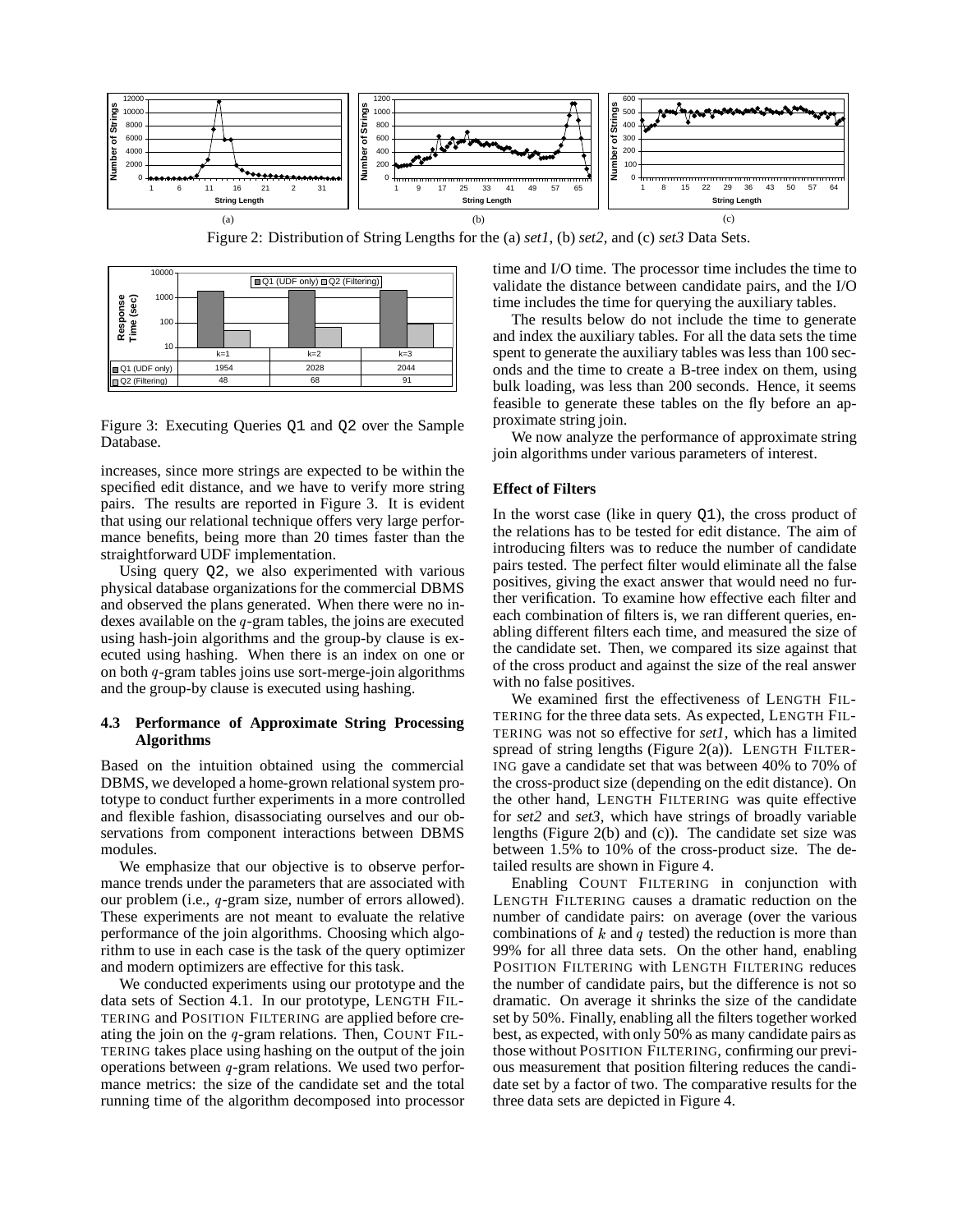

Figure 4: Candidate Set Size for Various Filter Combinations and the (a) *set1*, (b) *set2*, and (c) *set3* Data Sets ( =2).



Figure 5: Candidate Set Size for Various  $q$ -gram Lengths with All Filters Enabled.

Our experiments indicate that a small value of  $q$  tends to give better results. We observe that values of  $q$  greater than three give consistently worse results compared to smaller values. This is due to the threshold for COUNT FILTER-ING, which gets less tight for higher  $q$ 's. Furthermore, the value of  $q=1$  gives worse results than  $q=2$ , because the value  $q=1$  does not allow for q-gram overlap. When  $q=2$  or  $q=3$ , the results are inconclusive. However, since a higher value of  $q$  results in increased space overhead (Section 3.2),  $q=2$  seems preferable. The increased efficiency for  $q \approx 2$  We first confirms approximate theoretical estimations in [10] about the optimal value of  $q$  for approximate string matching with very long strings ( $q = log_{|\Sigma|}(m)$ , where m is the length of the string). In Figure 5 we plot the results for  $k=2$  and  $k=3$ .

Finally, we examined the effect of LENGTH FILTERING and POSITION FILTERING on *the size of the -gram join* (i.e., the number of tuples in the join of the  $q$ -gram tables *before* the application of the GROUP BY, HAVING clause). The effectiveness of these filters plays an important role in the execution time of the algorithm. If the filters are effective, the  $q$ -gram join is small and the calculation of COUNT FILTERING is faster, because the GROUP BY, HAVING clauses have to examine fewer  $q$ -gram pairs. Our measurements show that LENGTH FILTERING decreases the size of the  $q$ -gram join by a factor of 2 to 12 compared to the naive equijoin on the  $q$ -gram attribute (the decrease was higher for *set2* and *set3*). Furthermore, POSITION FIL-TERING, combined with LENGTH FILTERING, gives even



(b) Size of the -gram Join for the *set2* Data Set

Figure 6: Size of the  $q$ -gram Joins for Various Filter Combinations.

better results, resulting in join sizes that are up to two orders of magnitude smaller than that from the equijoin. In Figure 6 we illustrate the effectiveness of the filters for *set1* and *set2* (the results for *set3* were similar to the ones for *set2*). These results validate our intuition that POSITION FILTERING is a useful filter, especially in terms of time efficiency.

### **Effect of Different Query Plans**

 $\frac{2}{1}$  We first report the trends for algorithms that do not make use of indexes on the  $q$ -gram relations, and then show the trends for the algorithms that use indexes on the  $q$ -gram relations to perform the join operations. We describe our observations in the sequel. Due to space constraints, we present only results for self-joins using *set1*. The performance trends are similar for the other data sets and for joins that are not self-joins.

**No Index Available:** In the absence of indexes on relations  $RA_iQ$ , the applicable algorithms are Nested Loops (NL), Hash Join (HJ), and Sort-Merge Join (SM). We omit NL from the plots, as this algorithm takes approximately 14 hours to complete for edit distance  $k=1$ . Figures 7(a)(b) show the results as the edit distance threshold is increased for  $q$ -gram size of 3 (Figure 7(a)). We observe that as the distance threshold is increased, the overall execution time increases both in processor and I/O time. The trends match our expectations: I/O time increases as the number of candidate pairs increases, because more pairs are hashed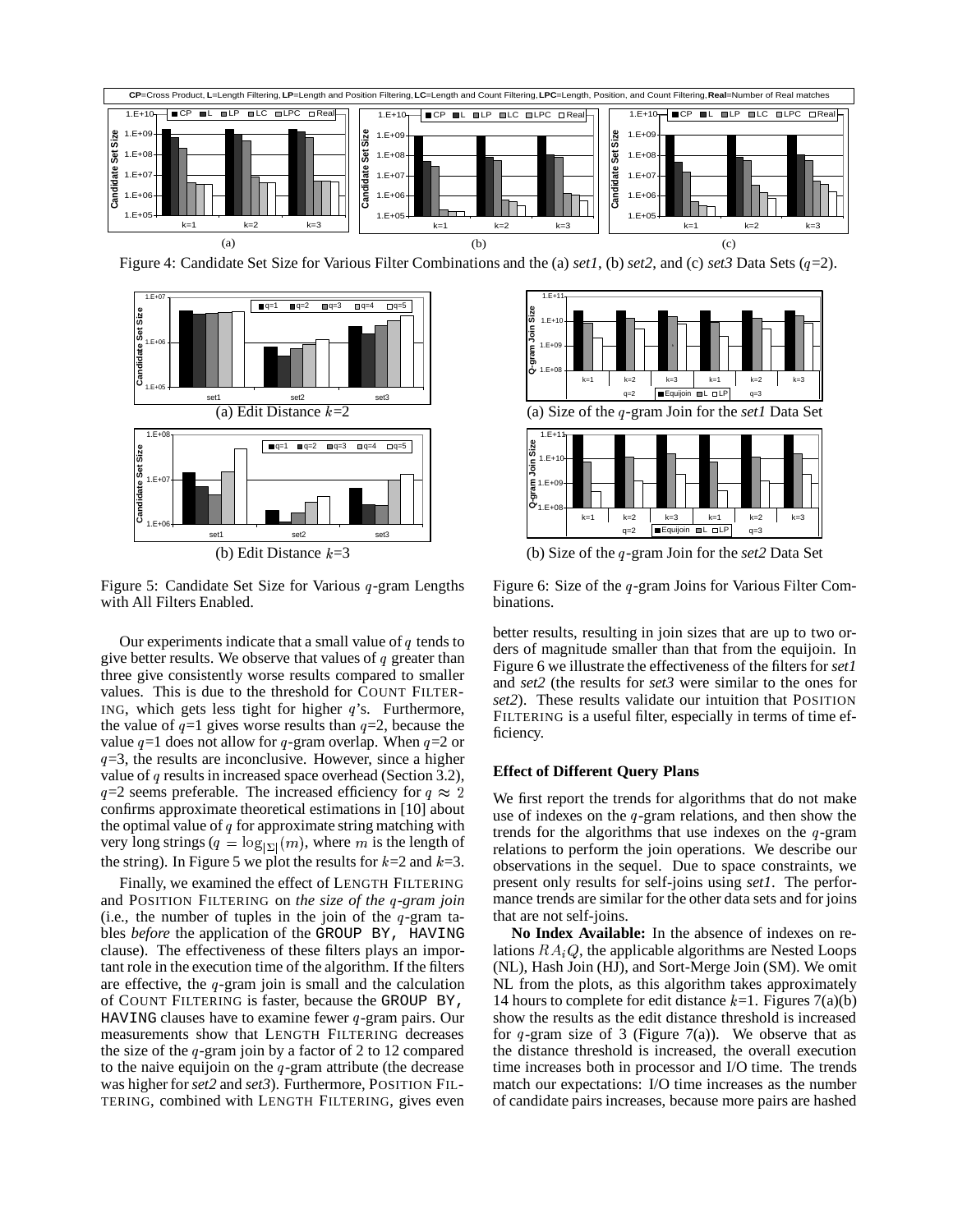during the hash-based counting phase, for both algorithms. Processor time increases since the candidate set has more string pairs, thus more strings have to be tested. As  $k$  and  $q$ increase, the overall time increases (Figure 7(b)). Both algorithms become heavily processor bound for  $k=3$ ,  $q=5$  as COUNT FILTERING becomes less effective and large numbers of false positive candidates are generated that subsequently have to be verified.

**Indexes Available:** We differentiate between two cases: (a) one of the two relations joined is indexed, and (b) both relations have B-tree indexes on them. In the first case, we present results for Indexed Nested Loops (INL) and SM. When both relations have indexes on them, SM is tested. When there is only one index, then SM performs much better than INL. Figures  $7(c)(d)$  present the results for this case. INL performs multiple index probes and incurs a high I/O time. The performance trends are consistent with those observed above for the no index case, both for varying  $q - of$ gram size and for varying the edit distance threshold. When the size of the  $q$ -gram relations involved varies (e.g., when one relation consists only of a few strings), the trends are the same both for increasing the  $q$ -gram size as well as for increasing  $k$ . In this case, however, INL performs fewer index probes and might be chosen by the optimizer. In practice, the DBMS picks INL as the algorithm of choice only when one of the  $q$ -gram relations is very small compared to the other. For all the other cases, SM was the algorithm of choice and this is also confirmed by our measurements with the prototype implementation.

Figures 7(e)(f) present the results for the case when indexes are available on both relations for increasing number of errors and two  $q$ -gram sizes (Figure 7(e)) and increasing q-gram size for two values of  $k$  (Figure 7(f)). The performance trends are consistent with those observed so far, both for varying  $q$ -gram size and for varying the edit distance threshold.

# **5 Extensions**

We now illustrate the utility of our techniques for two extensions of our basic problems: (i) approximate *substring* joins, and (ii) approximate string joins when we allow *block moves* to be an inexpensive operation on strings.

### **5.1 Approximate Substring Joins**

The kinds of string matches that are of interest are often based on one string being a substring of another, possibly allowing for some errors. For example, an attribute CityState of one table may contain city and state information for every city in the United States, while another attribute CustAddress (of a different table) may contain addresses of customers. One might be interested in correlating information in the two tables based on values in the CityState attribute being substrings of the CustAddress attribute, allowing for errors based on an edit distance threshold. The formal statement of the approximate substring join problem is:

**Problem 2 (Approximate Substring Join)** *Given tables*  $R_1$  *and*  $R_2$  *with string attributes*  $R_1.A_i$  *and*  $R_2.A_j$ , puted *and an integer k, retrieve all pairs of records*  $(t, t')$ 

 $R_1 \times R_2$  such that for some substring  $\sigma$  of  $R_2.A_i(t')$ , *edit\_distance*( $R_1$ ,  $A_i(t)$ ,  $\sigma$ )  $\leq k$ .

In order to use our approach, we reexamine what filtering techniques can be applied for this problem. For a string  $\sigma_1$  to be within edit distance k of a substring  $\sigma_3$  of  $\sigma_2$ , it must be the case that  $\sigma_1$  and  $\sigma_3$  (and hence  $\sigma_2$ ) must have a certain minimum number of matching  $q$ -grams. Additionally, the positions of these matches must be in the right order and cannot be too far apart.

Clearly, LENGTH FILTERING is not applicable in this case. However, it follows from the first observation above that COUNT FILTERING is still applicable. Proposition 3.1 needs to be replaced by the following (weaker) proposition:

**Proposition 5.1** *Consider strings*  $\sigma_1$  *and*  $\sigma_2$ *. If*  $\sigma_2$  *has a*  $substring \sigma_3$  such that  $\sigma_1$  and  $\sigma_3$  are within an edit distance *of* k, then the cardinality of  $G_{\sigma_1} \cap G_{\sigma_2}$ , ignoring positional *information, must be at least*  $|\sigma_1| + 1 - (k + 1) * q$ .  $\Box$ 

The applicability of POSITION FILTERING is complex. While it is true from the second observation above that the positions of the q-gram matches cannot be too far apart, the q-gram at position i in  $\sigma_1$  may match at any arbitrary position in  $\sigma_2$  and not just in  $i \pm k$ . Hence, POSITION FILTERING is not directly applicable for approximate substring matching.

The SQL query expression for computing an approximate substring join between  $R_1$  and  $R_2$  incorporating "substring style" can be easily devised from query Q2, if we remove the clauses that perform the position and length filtering and we replace the *edit distance* UDF with the appropriate one.

The standard algorithm for determining all approximate occurrences of a string  $\sigma_1$  in  $\sigma_2$  is rather expensive, taking time  $O(n^3)$  in the wor  $a<sup>3</sup>$ ) in the worst case. Here we develop an alternative filtering algorithm, called *Substring Position Filtering* (SPF), that is based on  $q$ -grams and their relative positions, and quickly (in quadratic time) provides a check whether one string  $\sigma_1$  is an approximate substring of another string  $\sigma_2$ . We will briefly describe the SPF algorithm here; for given strings  $\sigma_1$  and  $\sigma_2$ , SPF certifies  $\sigma_2$  to be a candidate for approximate match of  $\sigma_1$  as an approximate substring in one or more places within threshold  $k$ . As before, this is a filter with no false dismissals.

 $t$   $\in$  tries of the SubMatchArray will be computed depends on SPF works by finding any one place where  $\sigma_1$  potentially occurs in  $\sigma_2$ , if any. Let  $\gamma_i$  be the  $i^{th}$  q-gram in string  $\sigma_1, 1 \leq i \leq i_{\max} = |\sigma_1| + q - 1$ . Let  $pos(\gamma_i, \sigma_2)$ be the set of positions in  $\sigma_2$  at which q-gram  $\gamma_i$  occurs; this set may be empty. The algorithm, shown in Figure 8, may be thought of as using standard dynamic programming for edit-distance computation, but savings are achieved by (i) applying the algorithm sparsely only at a subset of positions in  $\sigma_2$  guided by the occurrences of certain q-grams (line 3 of SPF), and (ii) applying only part of the dynamic programming, again guided by certain  $q$ -grams (line 5 of SPF). Algorithm SubMatch is the dynamic programming part, which is described here in a top-down recursive way where the table SubMatchArray is filled in as it is computed and read as needed (this is needed since which en-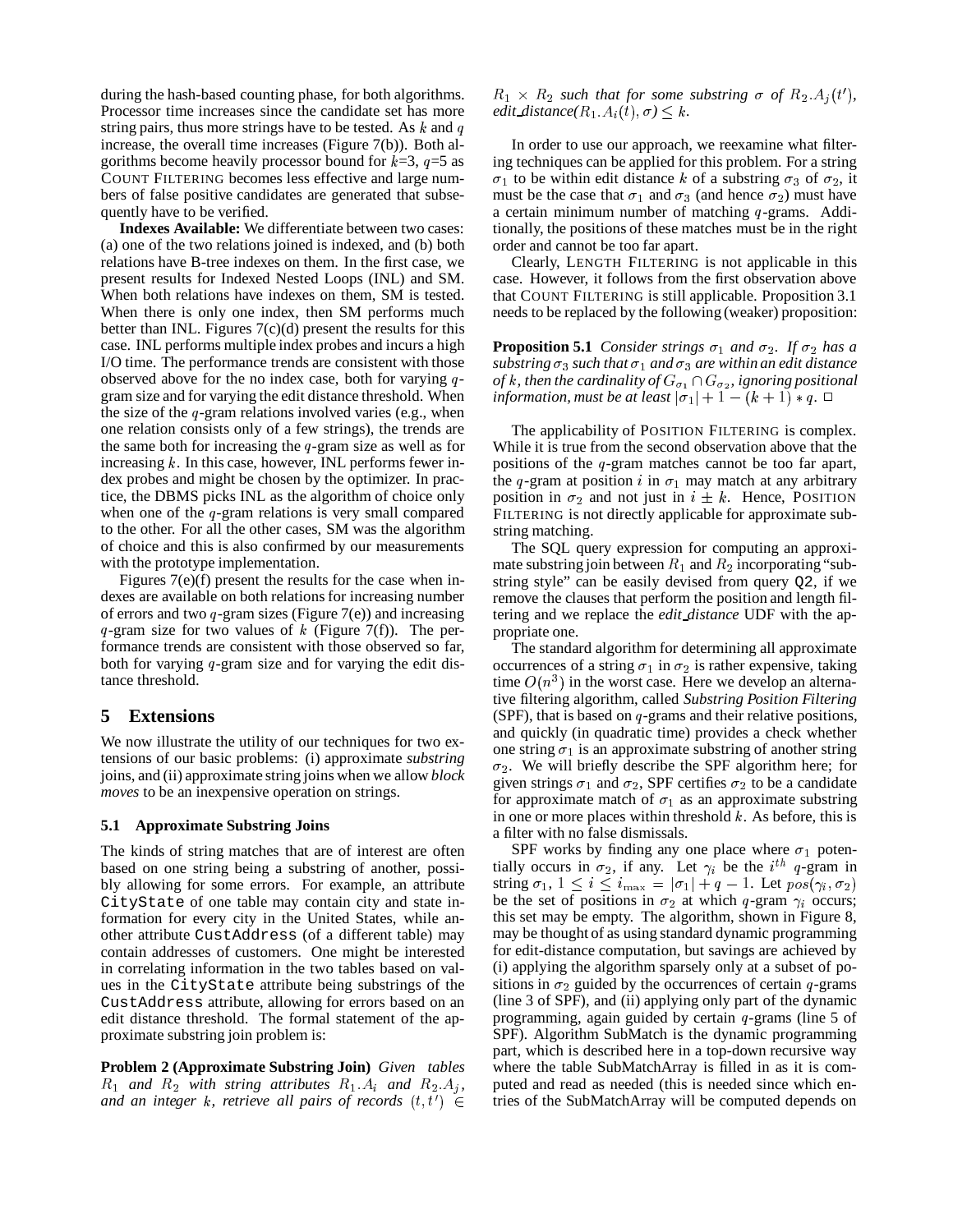



(a) Increasing Edit Distance k for q-gram Length  $q=3$  (b) Increasing q-gram Length q for Edit Distance  $k=3$ No Index Available.





(c) Increasing Edit Distance k for q-gram Length  $q=3$  (d) Increasing q-gram Length q for Edit Distance  $k=3$ One Index Available.



(e) Increasing Edit Distance k for q-gram Length  $q=3.5(f)$  Increasing q-gram Length q for Edit Distance  $k=1,3$ Two Indexes Available.

Figure 7: Response Time (in seconds) for Various Physical Database Organizations.



Figure 8: Substring Position Filtering (SPF) Algorithm.

relative occurrences of  $q$ -grams, and cannot be ascertained a priori).

### **5.2 Allowing for Block Moves**

Traditional string edit distance computations are for single character insertions, deletions, and substitutions. However, in many applications we would like to allow block move operations as well. A natural example is in matching names of people; we would like to be able to match "first-name last-name" with "last-name, first-name" using an error metric that is independent of the length of firstname or last-name. It turns out that the  $q$ -gram method is well suited for this enhanced metric. For this purpose, we begin by extending the definition of edit distance.

**Definition 5.1 [Extended Edit Distance]** The *extended edit distance* between two strings is the minimum cost of edit operations needed to transform the first string into the second. The operations allowed are single-character insertion, deletion, and substitution at unit cost, and the movement of a block of contiguous characters at a cost of  $\beta$  units.  $\Box$ 

The extended edit distance between two strings  $\sigma_1$  and  $\sigma_2$  is symmetric and  $0 \leq$  extended edit distance  $(\sigma_1, \sigma_2) \leq$  $max(|\sigma_1|, |\sigma_2|).$ 

**Theorem 5.1** *Let*  $G_{\sigma_1}$  *and*  $G_{\sigma_2}$  *be the sets of q-grams (of* length  $q$  ) for strings  $\sigma_1$  and  $\sigma_2$  in the database. If  $\sigma_1$  and  $\sigma_2$ *are within an extended edit distance of* - *, then the cardinality* of  $G_{\sigma_1} \cap G_{\sigma_2}$ , *ignoring positional information, is at least*  $\max(|\sigma_1|,|\sigma_2|)-1-3(k-1)q/\beta'$ , where  $\beta'=\min(3,\beta)$ .

Intuitively, the bound arises from the fact that the block move operation can transform a string of the form  $\alpha \nu \delta \mu$ to  $\alpha \delta \nu \mu$ , which can result in up to  $3q - 3$  mismatching -grams.